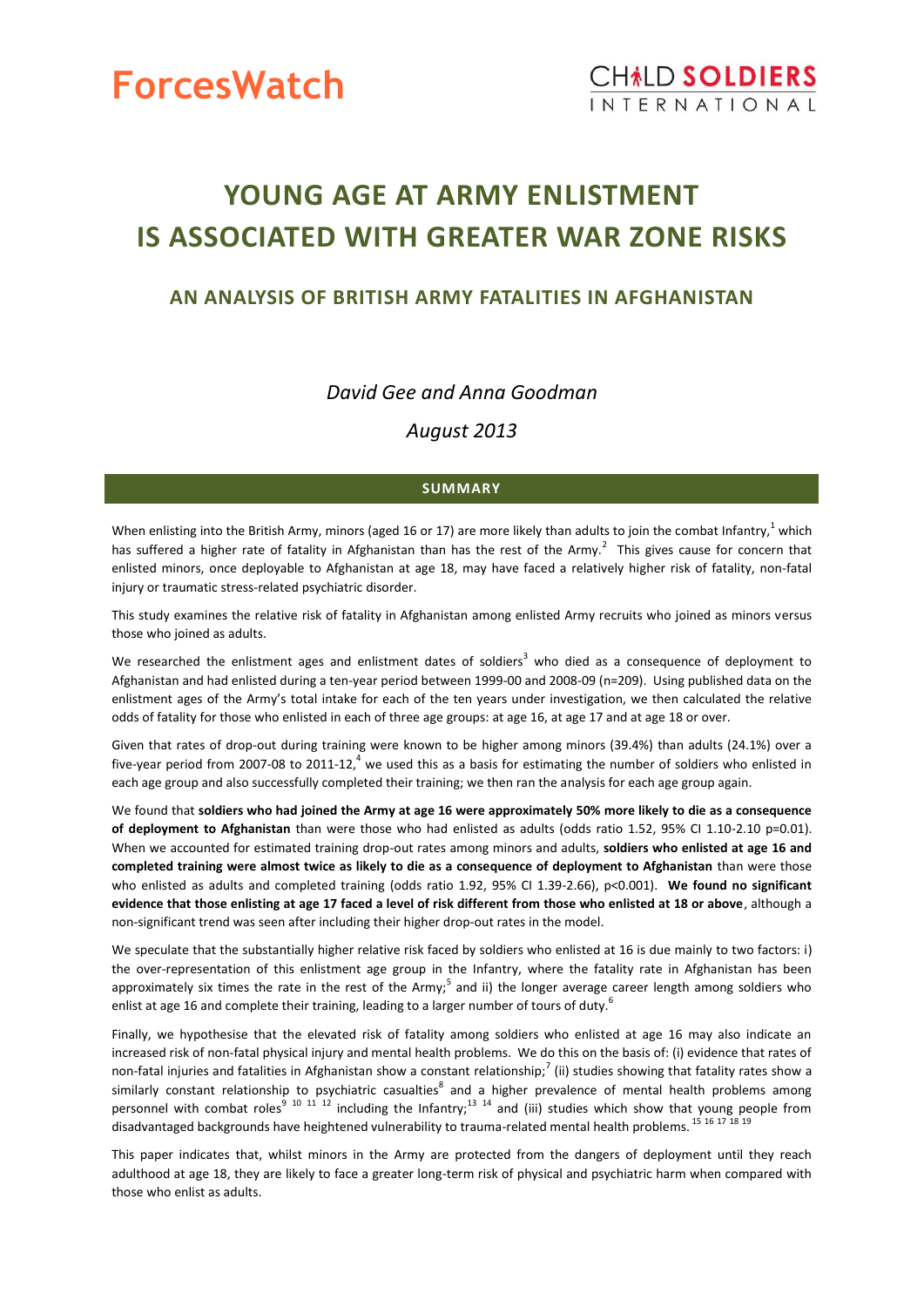#### **BACKGROUND**

The UK is the only state in the European Union and the only United Nations Security Council Permanent Member state to recruit from age 16 into the armed forces. Concerns have been raised at the United Nations, $^{20}$  in Parliament<sup>21</sup> <sup>22</sup> and by human rights groups<sup>23</sup> about the policy. In support of the practice, the Ministry of Defence has argued that the policy allows the armed forces to provide opportunities to young people.<sup>24</sup>

British and US research on risk in military populations has identified the relatively greater vulnerability of younger recruits to mental health problems,  $25^{25}$   $26^{27}$   $28^{29}$   $30^{31}$  harassment,  $32^{33}$  and committing violent behaviour after exposure to combat and traumatic events.<sup>34 35</sup> There has been less emphasis on the relative risk to enlisted minors of fatality and injury once they are deployed to war zones.

Recruitment patterns give reason to hypothesise that minors enlisting into the armed forces face a greater risk of fatality during deployment when compared with those enlisting as adults. Four out of five minors who enlist join the Army, $36$  where they are overrepresented in non-technical roles among front-line regiments/corps.<sup>37</sup> Of these, the Infantry is the largest, accounting for a quarter of the Army but containing one third of all its enlisted minors. $^{38}$ Records of soldiers killed in Afghanistan show that the fatality rate in the Infantry has been approximately six times that in the rest of the Army. $39$  Once minors become eligible for deployment at 18, it is therefore plausible that they face a higher risk of fatality than those who enlisted as adults, who are statistically less likely to have joined the Infantry.

Some evidence already lends credence to this hypothesis. British Infantry fatalities in Afghanistan are on average two years younger than those in the rest of the Army; and of the 34 armed forces fatalities in Afghanistan aged 18 and 19 to the end of March 2013, 30 were Infantrymen and 27 had enlisted as minors.<sup>40</sup>

There are two principal reasons why a relatively large number of minors join the Infantry.

First, the Infantry is the single largest part of the Army so requires the greatest number of new recruits each year to replace those who leave; between 2007-08 and 2011-12, 35.3% of new Regular Army recruits joined Infantry regiments (39.2% of all minors and 33.8% of all adults). $41$  The Infantry is also chronically under-manned so, unlike many other armed forces trades, there are invariably vacancies available.

Second, whilst many technical armed forces trades are barred to recruits without good GCSE and/or 'A' Level grades, the Infantry accepts school-leavers without any qualifications. For this reason, it contains a higher proportion of younger recruits who left school at 16. As of March 2013, 19.4% of Infantry soldiers were under 22, compared with 11.7% of soldiers in the rest of the Army.<sup>42</sup>

In addition to the over-representation of minors in high-risk Infantry roles, their slightly longer average career length when compared to adult recruits also gives reason to hypothesise that they may be at greater risk in Afghanistan. Although minors are more likely than adults to drop out of training,  $43$  those who successfully complete training stay in the Army for an average of 10 years (this includes the period before they become deployable at age 18). Adult recruits who complete training stay in the Army for an average 7.6 years.<sup>44</sup> The period of potential exposure to warfare for soldiers who enlisted as minors and became deployable to war zones at age 18 is therefore correspondingly slightly longer than it is for those who enlisted as adults.

### **STUDY AIM**

We sought to discover whether, over a ten-year period, the risk of fatality among British Army soldiers in Afghanistan varied between those who enlisted at age 16 or 17 and those who enlisted at 18 or older.

Given that Army training drop-out rates differ between minors and adult recruits, we also aimed to compare fatality risks among those who enlisted in each age group and also successfully completed their training.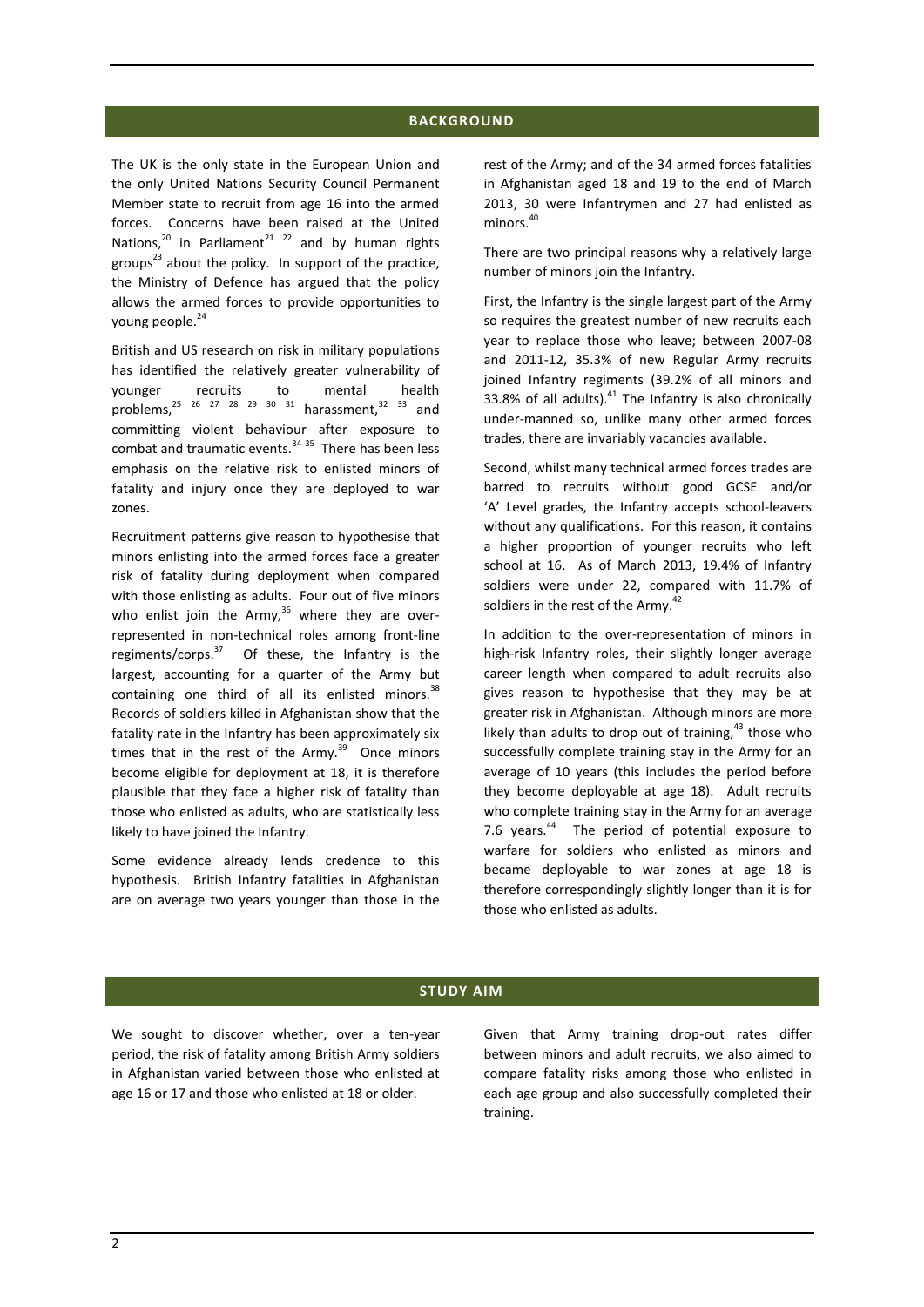## **METHOD**

We obtained data published by the Ministry of Defence on the enlistment ages of Regular recruits joining the Army at 16, 17 and 18 or above over a tenyear period from 1999-00 to 2008-09 (see column (a) of Table 1).<sup>45</sup> The financial year 1999-00 is the earliest date for which this information is published. We chose 2008-09 as the most recent year in our analysis in order that all individuals studied would have had at least two years of potential exposure to the risk of fatality in Afghanistan, including those who enlisted as minors and therefore would not have been sent to war zones until aged 18.

We also used Ministry of Defence data showing that drop-out rates of Army trainees between 2007-08 and 2011-12 inclusive were 39.4% among minors and 24.1% among adults.<sup>46</sup> Drop-out rates in earlier years are not available.

Using information published by the Ministry of Defence<sup>47</sup> and, in 27 cases, other sources such as press reports and memorial websites, we sought to assign the enlistment ages and dates to all 298 Regular

soldiers<sup>48</sup> who died as a result of deployment to Afghanistan between the beginning of the war in October 2001 and 31 March 2013. We were able to do so in 283 cases (95%), of whom 209 had enlisted during the ten-year period under investigation.

These 209 fatalities included 10 individuals for whom age group at enlistment (16, 17 or 18+) could not be calculated with certainty but could be estimated using other data, such as date of birth and year of enlistment.<sup>49</sup> Our findings were almost unchanged in sensitivity analyses which excluded these 10 individuals.

We divided the 209 fatalities into three groups according to whether they enlisted at age 16, at age 17, or at age 18 or over (see column (c) of [Table 1\)](#page-2-0). We fitted a logistic regression model to calculate the odds of fatality for those enlisting at 16 or 17 vs. 18+, adjusting the analysis for financial year of enlistment. Given that the total risk of fatality was low, the odds ratios generated in this regression model provide a good approximation of the risk ratio.

| anistanj wy mnaneral year of emistinem and wy age |                                                   |       |       |  |                                                                                             |       |       |                                                                                                                    |                |       |
|---------------------------------------------------|---------------------------------------------------|-------|-------|--|---------------------------------------------------------------------------------------------|-------|-------|--------------------------------------------------------------------------------------------------------------------|----------------|-------|
| Year of<br>enlistment                             | a) Total Regular Army intake<br>by enlistment age |       |       |  | b) Estimated number<br>successfully completing<br>training, by enlistment age <sup>51</sup> |       |       | c) Number of fatalities in<br><b>Afghanistan from January 2001</b><br>to March 2013, by enlistment<br>age (n=209)* |                |       |
|                                                   | 16                                                | 17    | $18+$ |  | 16                                                                                          | 17    | $18+$ | 16                                                                                                                 | 17             | $18+$ |
| FY 99-00                                          | 3377                                              | 3641  | 9467  |  | 2046                                                                                        | 2206  | 7185  | $\overline{3}$                                                                                                     | 4              | 5     |
| FY 00-01                                          | 3248                                              | 3136  | 8330  |  | 1968                                                                                        | 1900  | 6322  | 8                                                                                                                  | $\Omega$       | 5     |
| FY 01-02                                          | 3400                                              | 3065  | 8315  |  | 2060                                                                                        | 1857  | 6311  | 5                                                                                                                  | 6              | 13    |
| FY 02-03                                          | 3600                                              | 3330  | 9625  |  | 2182                                                                                        | 2018  | 7305  | 8                                                                                                                  | $\overline{2}$ | 9     |
| FY 03-04                                          | 3225                                              | 2985  | 8980  |  | 1954                                                                                        | 1809  | 6816  | 8                                                                                                                  | 3              | 8     |
| FY 04-05                                          | 2470                                              | 2385  | 6835  |  | 1497                                                                                        | 1445  | 5188  | 5                                                                                                                  | 3              | 12    |
| FY 05-06                                          | 2445                                              | 2685  | 7555  |  | 1482                                                                                        | 1627  | 5734  | 5                                                                                                                  | 3              | 12    |
| <b>FY 06-07</b>                                   | 2005                                              | 2865  | 8915  |  | 1215                                                                                        | 1736  | 6766  | $\overline{4}$                                                                                                     | 7              | 13    |
| <b>FY 07-08</b>                                   | 2200                                              | 2550  | 9785  |  | 1333                                                                                        | 1545  | 7427  | $\overline{7}$                                                                                                     | $\overline{7}$ | 22    |
| FY 08-09                                          | 1980                                              | 2155  | 10375 |  | 1200                                                                                        | 1306  | 7875  | $\mathbf{1}$                                                                                                       | 3              | 18    |
| <b>Total</b>                                      | 27950                                             | 28797 | 88182 |  | 16937                                                                                       | 17449 | 66929 | 54                                                                                                                 | 38             | 117   |

<span id="page-2-0"></span>**Table 1: (a) Regular Army intake; (b) estimated numbers completing training; and (c) numbers of fatalities in Afghanistan, by financial year of enlistment and by age at enlistment. 50**

*FY=financial year. \* Fatalities include 10 with estimated ages of enlistment*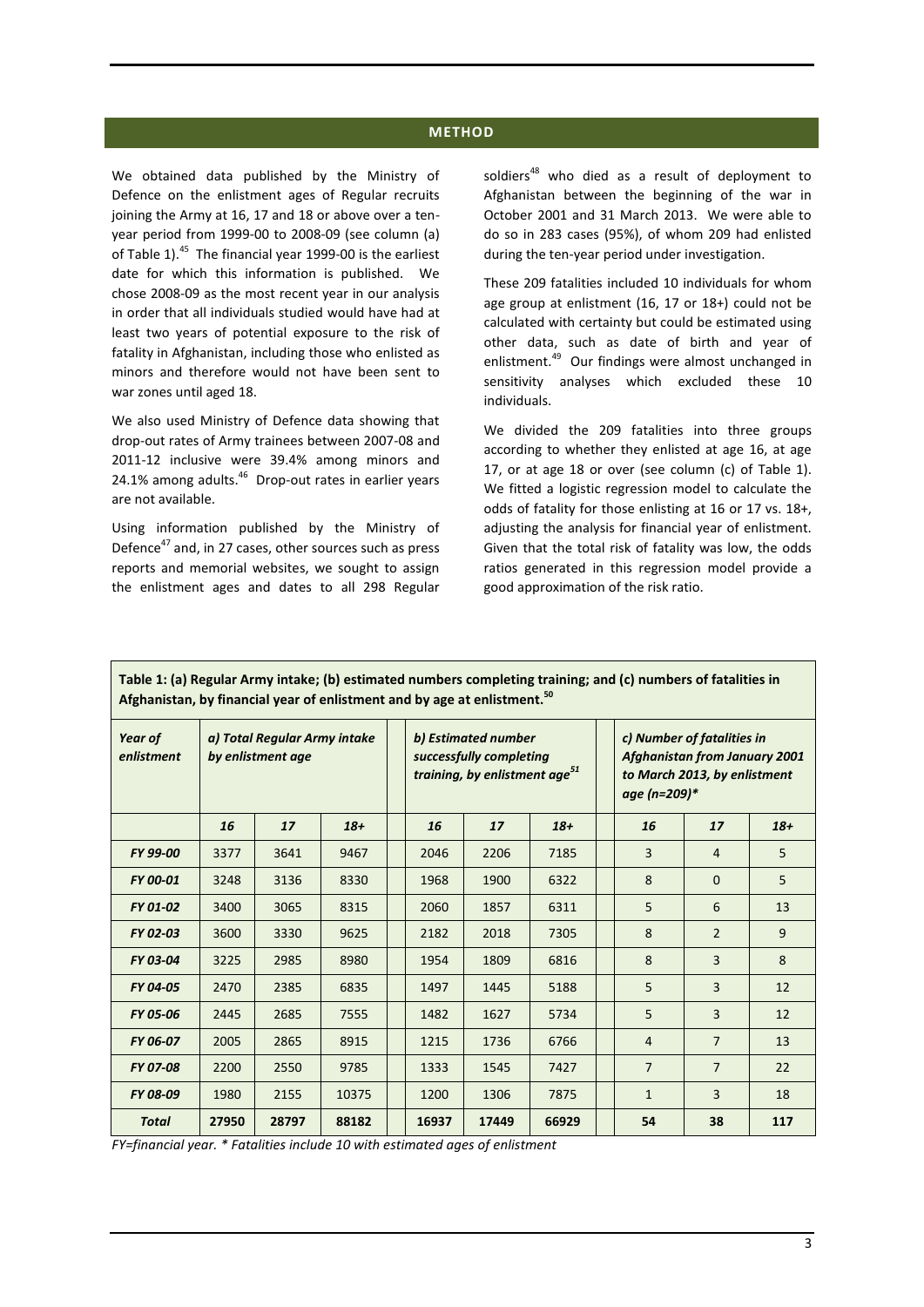We then calculated the odds of fatality among soldiers who enlisted at 16 vs. 18+ and 17 vs. 18+ and also completed training. We did this by tentatively assuming that known Army in-training drop-out rates for minors and adults between 2007-08 and 2011-12 can also be applied to the ten-year period 1999-00 to 2008-9, and scaling down the 'intake' denominators at each age accordingly (see column (b) o[f Table 1\)](#page-2-0).

Finally, in view of calls on the UK government by the United Nations Committee on the Rights of the Child,

British Parliamentary Committees and others to raise the minimum age of enlistment to 18, we repeated these analyses comparing those enlisting at age 18 with those enlisting age 19+ in order to discover whether or not those enlisting at 18 had faced a higher risk of fatality. This involved assigning probable enlistment ages to 11 individuals; again, our findings were unchanged in sensitivity analyses excluding these individuals.

## **RESULTS**

Across the duration of the conflict to 31 March 2013, the risk of fatality in Afghanistan to soldiers enlisted between 1999-00 and 2008-09 has been 1.92 per 1,000 for those who enlisted at age 16, 1.32 per 1,000 for those who enlisted at age 17 and 1.33 per 1,000 for those who enlisted at age  $18+$ .<sup>52</sup>

When comparing the risk of fatality between those who enlisted at ages 16 versus 18+, we calculated an odds ratio of 1.52 (95% confidence interval (CI) 1.10- 2.10 p=0.01). This means that **Regular Army soldiers who enlisted at 16 between 1999-00 and 2008-09 were approximately 50% more likely to die as a result of deployment to Afghanistan than those who had enlisted aged 18 or older**. 53

When we included estimated training drop-out rates, the ratio increased to 1.92 (95% CI 1.39-2.66), p<0.001). This means that **soldiers who enlisted at 16 between 1999-00 and 2008-09 and successfully completed training were almost twice as likely to die as a result of deployment to Afghanistan than those who had enlisted at 18 and above and completed training**.

The *p* values of 0.01 and <0.001, respectively, indicate that **these results are statistically significant and very unlikely to have occurred by chance**.

We found **no statistically significant evidence that recruits who had enlisted at age 17 faced a level of risk any different from those who enlisted at other ages**. This was true irrespective of whether the cases with estimated enlistment ages were included in the analysis. However, a non-significant trend was seen after modelling differential drop-out rates (all p≥0.17, see [Table 2](#page-3-0) and [Figure 1\)](#page-4-0).

**There was also no significant evidence that fatality risks differed between those who had joined the Army at 18 and those who enlisted at 19 and above.**  This was true irrespective of whether the probabilistic recruitment ages and assumed drop-out rates were included or excluded (all p≥0.33, results not shown).

In summary, we found that the risk to those enlisting at 16 was substantially higher than it was to those who enlisted at 18 and above. We found no evidence that enlisting at 17 or 18 involved a level of risk any different from enlistment at older ages.

<span id="page-3-0"></span>**Table 2: Association between age of enlistment and risk of fatality in Afghanistan among Regular Army soldiers enlisted between 1999-00 and 2008-09 inclusive, a) ignoring estimated in-training drop-out rates and b) accounting for estimated constant in-training drop-out rates of 39.4% for minors and 24.1% for adults.<sup>54</sup>**

| <b>Enlistment age</b><br>group | a) Odds ratios (95% confidence<br>intervals) ignoring differences in<br>drop-out rates | b) Odds ratios (95% confidence<br>intervals) including estimated<br>differences in drop-out rates | <b>Interpretation</b>                             |
|--------------------------------|----------------------------------------------------------------------------------------|---------------------------------------------------------------------------------------------------|---------------------------------------------------|
| 16                             | 1.52 $(1.10, 2.10)$ , p=0.011                                                          | 1.92 (1.39, 2.66), p<0.001                                                                        | Significant; very unlikely to<br>be due to chance |
| <b>17</b>                      | $0.99$ (0.69, 1.44), p=0.97                                                            | 1.29 (0.89, 1.86), $p=0.17$                                                                       | Non-significant; likely to be<br>due to chance    |
| $18+$<br>[reference group]     |                                                                                        |                                                                                                   |                                                   |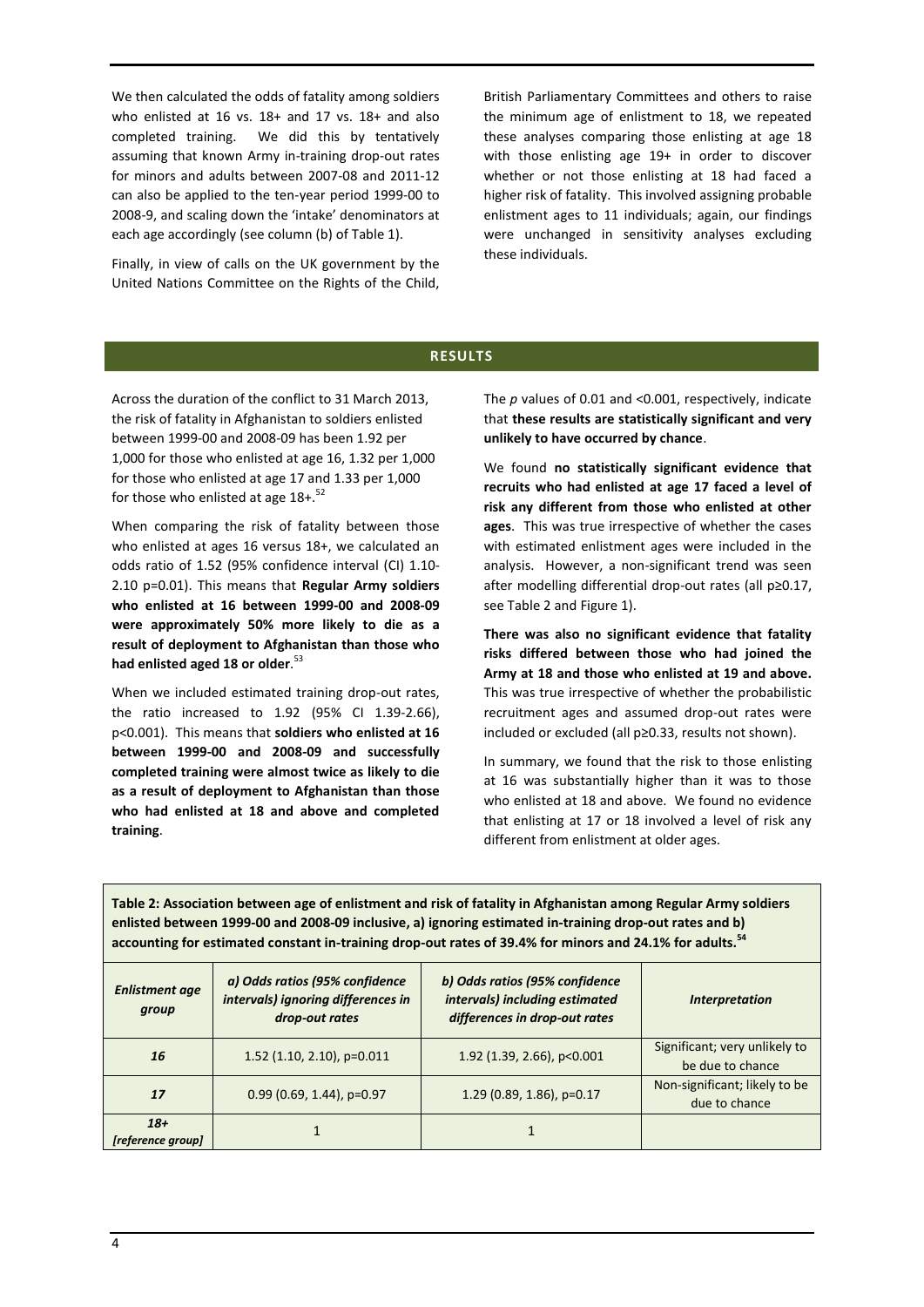<span id="page-4-0"></span>

#### **DISCUSSION**

Our analysis shows that Army recruits enlisting at age 16 have faced a substantially greater risk of fatality in Afghanistan than have those enlisting at 18 or older. This difference is shown to be larger still after accounting for estimated training drop-out rates. There are no clear differences in fatality risk between those enlisting at age 17 vs. 18+ or 18 vs. 19+.

#### **Explaining the differences in fatality rates**

The elevated fatality risk among those who enlisted at age 16 is in line with our hypothesis and, as outlined in the introduction, we believe it is likely to reflect a combination of two factors:

- The over-representation of minors enlisting in the Infantry, $55$  where the fatality rate has been approximately six times higher than in the rest of the Army; $56$  and
- 2. The longer average career length among minors who do not drop out of training, at 10 years for Infantry recruits, compared with adults, at 7.6 years, resulting in a longer period of potential exposure to warfare.<sup>57</sup>

There was no evidence for our hypothesis that the 17 year old enlistment group would also face a higher fatality risk. This finding does not seem to reflect a lower probability of the 17 year old enlistment group joining the Infantry, as the number of 16 and 17 year old Infantry recruits in each age group has been similar between 2007-08 and 2011-12 (figures are not available for earlier years).<sup>58</sup> A more plausible explanation involves the duration of potential exposure to the Afghanistan war. Of the 209 soldier fatalities in our study sample, we found that those who enlisted aged 16 had served for an average of 8.6 years, whereas those who enlisted at 17 or 18 had served for an average of 6.1 years and 6.0 years, respectively.<sup>59</sup> Those enlisting at 16 would not have been deployable until age 18, but their period of potential exposure to the Afghanistan war would still be longer than those enlisting at other ages; this could partly account for our different findings for the 16 and 17 year old enlistment age groups.

We conclude that the relative risks associated with Infantry and non-Infantry roles, as well as the differing periods of potential exposure to warfare, are important explanatory factors for the differing fatality rates in each enlistment age group.

#### **Do minors face higher risks in other respects?**

Although the substantially higher risk of fatality among the 16 year old enlistment group is cause for concern, it is important to stress that fatalities among British forces have been uncommon. However, there are good grounds to speculate that the elevated risk among the 16 year old enlistment group also indicates higher odds of incurring non-fatal physical injury and trauma-related mental health problems, both of which are much more common than fatalities.

The fatality rate in Afghanistan, despite fluctuating annually, has shown a constant relationship to the rate of non-fatal physical casualties at a ratio of approximately  $5:1.^{60}$  This indicates that the fatality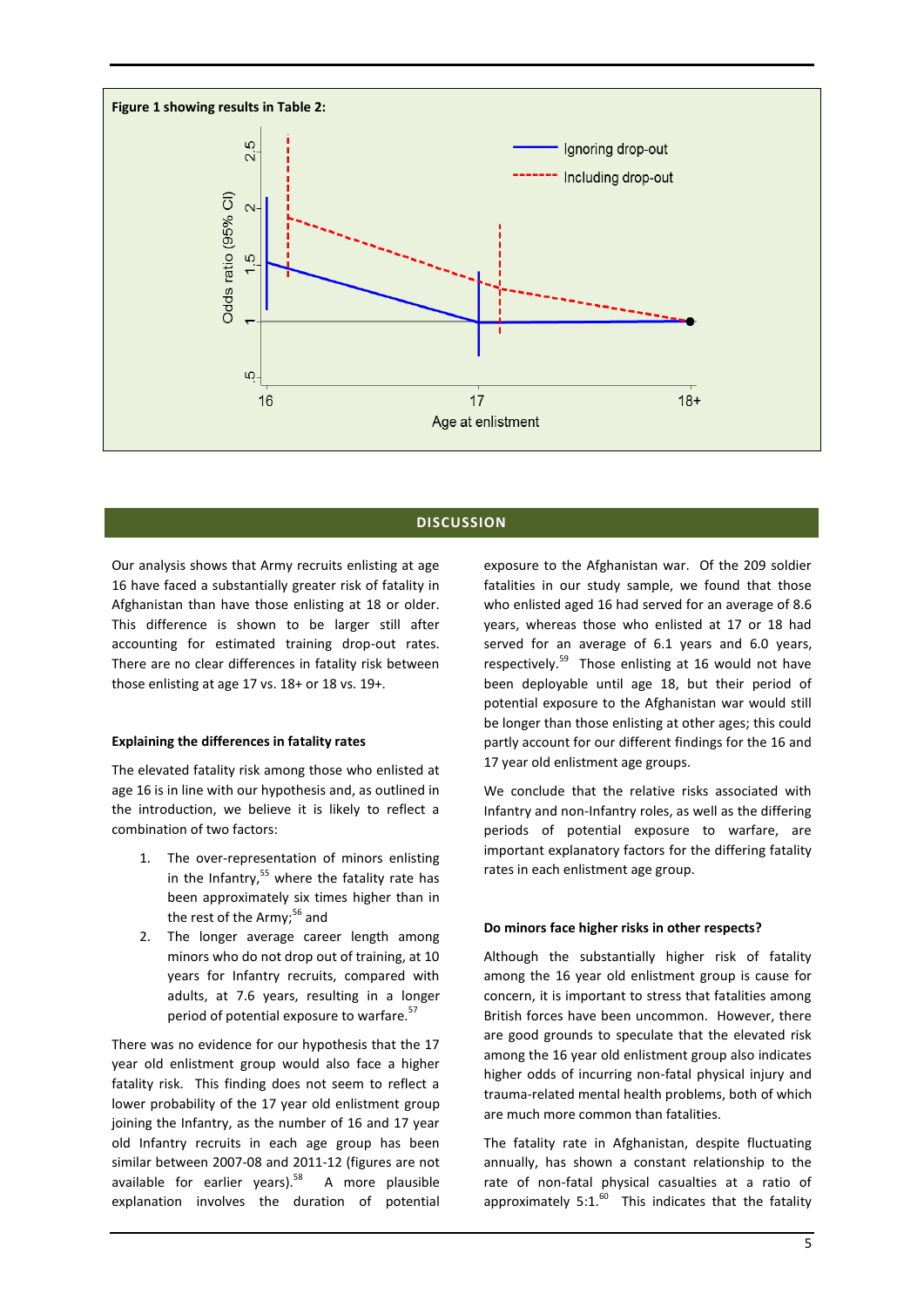rate among British Forces in Afghanistan may serve as a proxy for the rate of non-fatal injuries, with the 16 year old enlistment group disproportionately affected accordingly.

A similarly constant relationship has been found in historical wars between rates of fatalities and psychiatric casualties.<sup>61</sup> In addition, studies of UK personnel deployed to Iraq and/or Afghanistan have found a higher prevalence of mental health problems among those with front-line roles. For example, posttraumatic stress disorder (PTSD) has been more common in personnel with combat roles, $62$   $63$   $64$ including the Infantry, $65$  and/or who spend significant time in forward areas in battle. $66$  Intensity of exposure to the traumatic events of warfare, such as coming under fire, killing people and handling dead bodies, is also associated with higher risk of PTSD.<sup>67 68</sup> These findings repeat those of other studies investigating the mental health effects on British and other nations' forces of current and past wars.  $^{69}$  70 71 72 73 74 75 Another factor is the relatively greater vulnerability of young people from

disadvantaged backgrounds to the mental health effects of warfare, including PTSD.<sup>76 77 78 79 80</sup> This social group is not only the most vulnerable to trauma, but also more likely than others to occupy the most dangerous armed forces roles.

The relationship between fatalities, non-fatal injuries and psychiatric disorders permits the hypothesis that recruits who enlist into the British Army at 16 face a higher risk not only of fatality, but also of physical and psychiatric harm. Although there has been no British study of the relationship between enlistment age and mental health to date, evidence from US studies of Vietnam veterans appears to support this conclusion. One US study found that young age and low educational attainment predicted intensity of warzone exposure;<sup>81</sup> another found that recruits who enlisted youngest were more likely than others to develop PTSD.<sup>82</sup>

Therefore, we believe there are strong grounds for concern regarding the risks faced by those who enlist as minors with respect to non-fatal injuries and mental health trauma.

## **CONCLUSION**

Our study indicates that in the British Army, soldiers who enlisted youngest have faced a relatively greater risk of fatality in Afghanistan. Previous research indicates that these young recruits are also likely to have come from the poorest backgrounds and may also be at higher risk of non-fatal injuries and traumarelated mental health problems.<sup>83</sup>

Whilst minors in the Army are protected from the risks of deployment until they reach adulthood at age 18, they have still been at proportionally greater risk of fatality in Afghanistan than have soldiers who enlisted as adults. We believe this is due to the way in which recruitment policy channels the youngest, most disadvantaged recruits into some of the most dangerous armed forces roles, as well as the longer career length of recruits who enlist youngest and successfully complete their training.

Had the minimum age for armed forces recruitment been 18 during the ten-year period we studied, we cannot say with confidence whether this would have protected individuals who would otherwise have enlisted at 16 or 17. It is possible that a 16 year old without good GCSE results would still enlist at age 18 without gaining further qualifications in the meantime. In this case, the individual would be no

less likely to join the Infantry at age 18 than he would, had it been possible to enlist at age 16. Alternatively, the individual might have re-sat GCSEs or gained other qualifications before enlisting at 18, thereby becoming eligible for a wider variety of armed forces roles.

What can be said with confidence is that raising the minimum enlistment age to 18 would end the present situation which allows long-term risks to be borne disproportionately by recruits who are legally minors when they enlist.

The military situation in Afghanistan is changing. A large-scale draw-down of British troops is anticipated and so the results of our study cannot be a reliable guide to the future. Nonetheless, any future ground war is likely to deploy the Infantry in a key front-line role involving relatively high exposure to risk. If the current recruitment structure of the British Army remains the same then disproportionately large numbers of 16 year olds will continue to join the Infantry and face consequently higher risks from deployment than will adult recruits.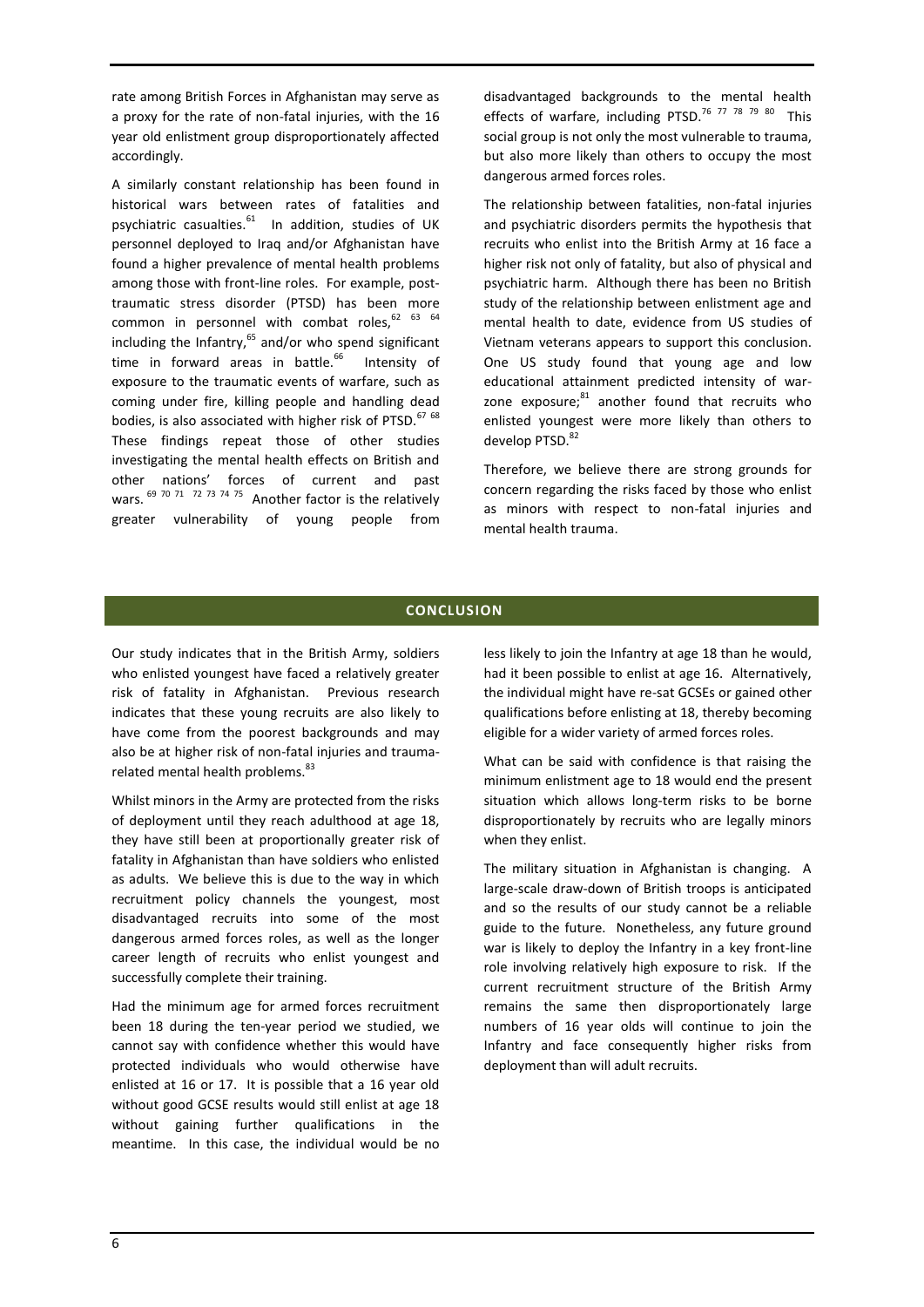## **APPENDIX: ADDITIONAL TABLES**

<span id="page-6-1"></span>**Table 3: Number and proportion of regular soldiers who enlisted in the Army aged under 18 and 18 or above and who left before completion of their Phase Two training since 2007.<sup>84</sup>**

| <b>Financial year</b> |             | Number enlisted in each year <sup>85</sup> | subsequently dropped out before<br>completion of Phase Two | Number enlisted in each year who<br>training <sup>86</sup> | <b>Proportion dropped out</b> |          |  |
|-----------------------|-------------|--------------------------------------------|------------------------------------------------------------|------------------------------------------------------------|-------------------------------|----------|--|
|                       | Aged $<$ 18 | Aged 18+                                   | Aged $<$ 18                                                | Aged 18+                                                   | Aged $<$ 18                   | Aged 18+ |  |
| 2007-08               | 4750        | 9785                                       | 2000                                                       | 2400                                                       | 42.1%                         | 24.5%    |  |
| 2008-09               | 4135        | 10375                                      | 1570                                                       | 2210                                                       | 38.0%                         | 21.3%    |  |
| 2009-10               | 3630        | 10555                                      | 1480                                                       | 2360                                                       | 40.8%                         | 22.4%    |  |
| 2010-11               | 2400        | 5640                                       | 1050                                                       | 1710                                                       | 43.8%                         | 30.3%    |  |
| 2011-12               | 2930        | 7550                                       | 930                                                        | 1900                                                       | 31.7%                         | 25.2%    |  |
| <b>Total</b>          | 17845       | 43905                                      | 7030                                                       | 10580                                                      | 39.4%                         | 24.1%    |  |

<span id="page-6-0"></span>**Table 4: Fatality rates of British Infantry and non-Infantry personnel across the duration of the Afghanistan war, estimated based on known relative size of Army and Infantry in 2013 (including officers and other ranks).**

| <b>Financial year</b> | a) Strength (trained and<br>untrained) (January/February<br>$2013)^{8788}$ | b) Fatalities in Afghanistan to 31<br>March 2013 <sup>89</sup>       | c) Risk of fatality per 10,000<br>$(B / A \times 10,000)$ |
|-----------------------|----------------------------------------------------------------------------|----------------------------------------------------------------------|-----------------------------------------------------------|
| 1. Army               | 94,610                                                                     | 358                                                                  | 38/10,000                                                 |
| 2. Infantry           | 23,272 (24.6% of total)                                                    | 236 (65.9% of Army total)                                            | 101/10,000                                                |
| 3. Rest of Army       | 71,338 (75.4% of total)                                                    | 122 (34.1% of Army total)                                            | 17/10,000                                                 |
|                       |                                                                            | Relative risk of Infantry fatality vs.<br>rest of Army ( $c2 / c3$ ) | 5.93                                                      |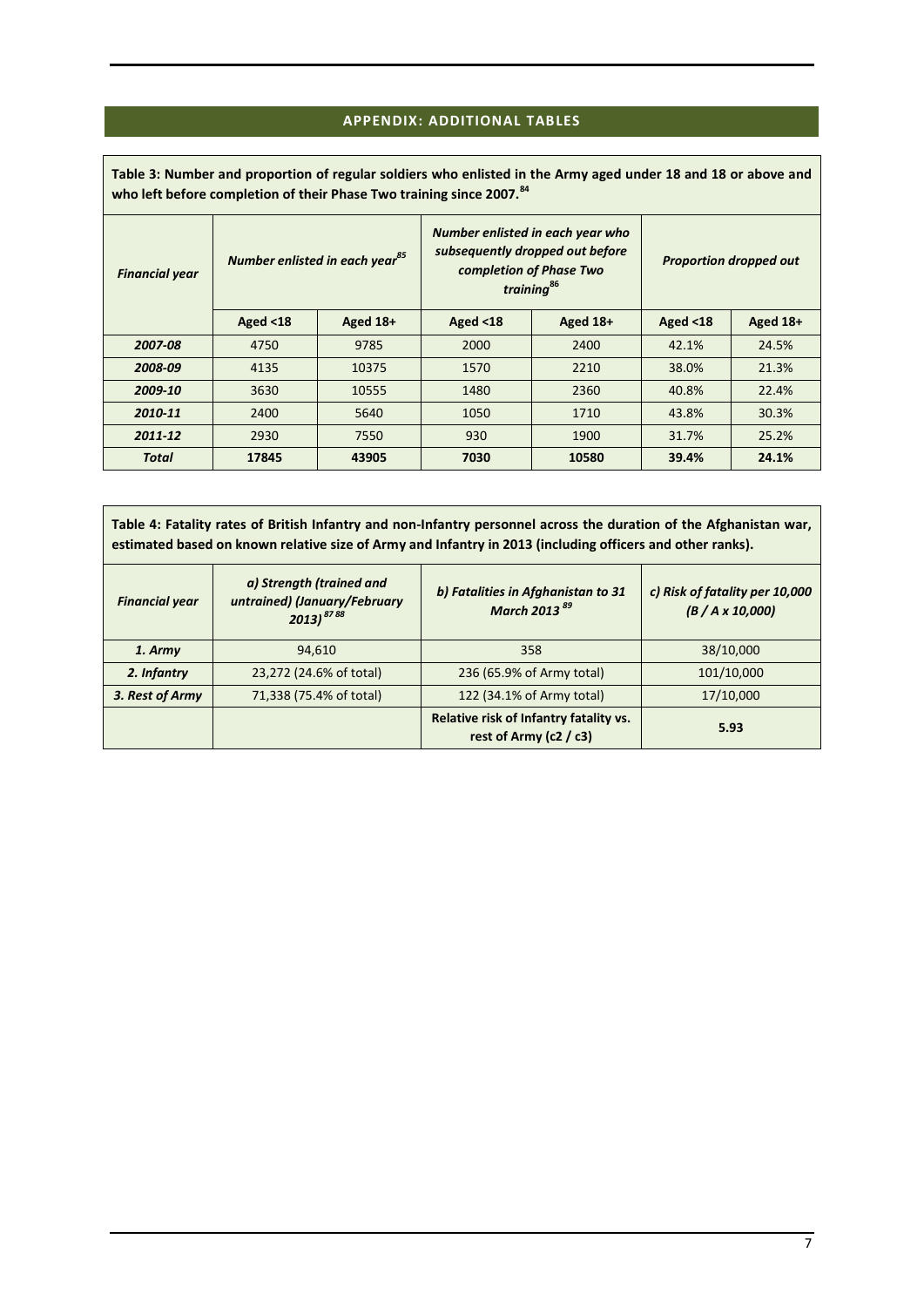#### **BIBLIOGRAPHY**

BBC News. (2013). 'Army recruits must get chance to study, says Labour', 25 June 2013, online at http://www.bbc.co.uk/news/uk-politics-23053690 (accessed 5 July 2013).

Child Soldiers International and ForcesWatch. (2013). 'One Step Forward: The case for ending the recruitment of minors by the British armed forces' (London).

Coalition to Stop the Use of Child Soldiers (now known as Child Soldiers International). (2011). 'Catch 16-22: Recruitment and retention of minors in the British armed forces' (London).

Defence Analytical Services and Advice (DASA):

\_\_\_\_\_\_\_(2010). 'Historical National Statistics Publications: TSP 19 - UK Regular Forces Intake and Outflow by Age' online at http://www.dasa.mod.uk/applications/newWeb/www/index.php?page=67&pubType=1&thiscontent=190&date=2010-06- 10 (accessed 30 March 2013).

\_\_\_\_\_\_\_(2011). 'Suicide and open verdict deaths in the UK Regular Armed Forces: numbers and standardised mortality ratios, 1984 - 2010, males only' online at http://www.dasa.mod.uk/modintranet/UKDS/UKDS2011/c3/table306.php (accessed 22 August 2012).

\_\_\_\_\_\_\_(2011). 'TSP Annual Report – Sex and ethnicity of the UK regular forces (Table 7: UK Regular forces intake by Service and age, Financial Year 2010/11)' online (accessed 26 May 2011) [no longer available online, available from authors].

(2011). 'UK Regular Forces Intake And Outflow By Age For Financial Year 2009-10' online at http://www.dasa.mod.uk (accessed 11 June 2012).

\_\_\_\_\_\_\_(2012). 'TSP Annual Report – Sex and ethnicity of the UK regular forces (Table 7: UK Regular forces intake by Service and age, Financial Year 2011/12)' online (accessed 15 January 2013) [no longer available online, available from authors].

Fear, N *et al*. (2010). 'What are the consequences of deployment to Iraq and Afghanistan on the mental health of the UK armed forces? A cohort study', *The Lancet*, 22 May 2010, **375**, pp. 1783 – 1797.

Friedman, J *et al*. (1994). 'Post-traumatic stress disorder in the military veteran', *Psychiatric Clinics of North America*, June 1994, **17** (2), pp. 265-277.

Gee, D. (2008). 'Informed Choice: Armed Forces Recruitment Practice in the United Kingdom' (London) online at www.informedchoice.org.uk (accessed 19 April 2013).

Gee, D. and Goodman, A. (2010). 'Army recruiters visit London's poorest schools most often' (London) online at http://www.informedchoice.org.uk/armyvisitstoschools.pdf (accessed 23 May 2013).

Green, B *et al*. (1990). 'Risk Factors for PTSD and Other Diagnoses in a General Sample of Vietnam Veterans', *American Journal of Psychiatry*, **147** (6), pp. 729-733.

Hansard, HC Deb:

- \_\_\_\_\_\_\_19 January 2011, c824W.
- \_\_\_\_\_\_\_12 September 2011, c1007W.
- \_\_\_\_\_\_\_22 March 2013, c827W.

\_\_\_\_\_\_\_13 May 2013, c99W.

\_\_\_\_\_\_\_13 May 2013, c100W.

Hoge, C *et al*. (2004). 'Combat Duty in Iraq and Afghanistan, Mental Health Problems, and Barriers to Care', *The New England Journal of Medicine*, 1 July 2004, **351** (1), pp. 13-22.

Hoge, C W and Castro, C. (2006). 'Post-traumatic stress disorder in UK and US forces deployed to Iraq' [correspondence], *The Lancet*, 2 September 2006, **368**, p. 837 [includes reply by Hotopf, M *et al*].

Hotopf, M *et al*. (2006). 'The health of UK military personnel who deployed to the 2003 Iraq war: a cohort study', *The Lancet*, 16 May 2006, **367**, pp. 1731–41.

House of Commons Defence Committee. (2013). *The Armed forces Covenant in Action? Part 4: Education of Service Personnel* (Fifth Report of Session 2013-14), (London: The Stationery Office).

House of Commons and House of Lords Joint Committee on Human Rights. (2009). *Children's Rights* (Twenty-fifth Report of Session 2008–09), (London: The Stationery Office).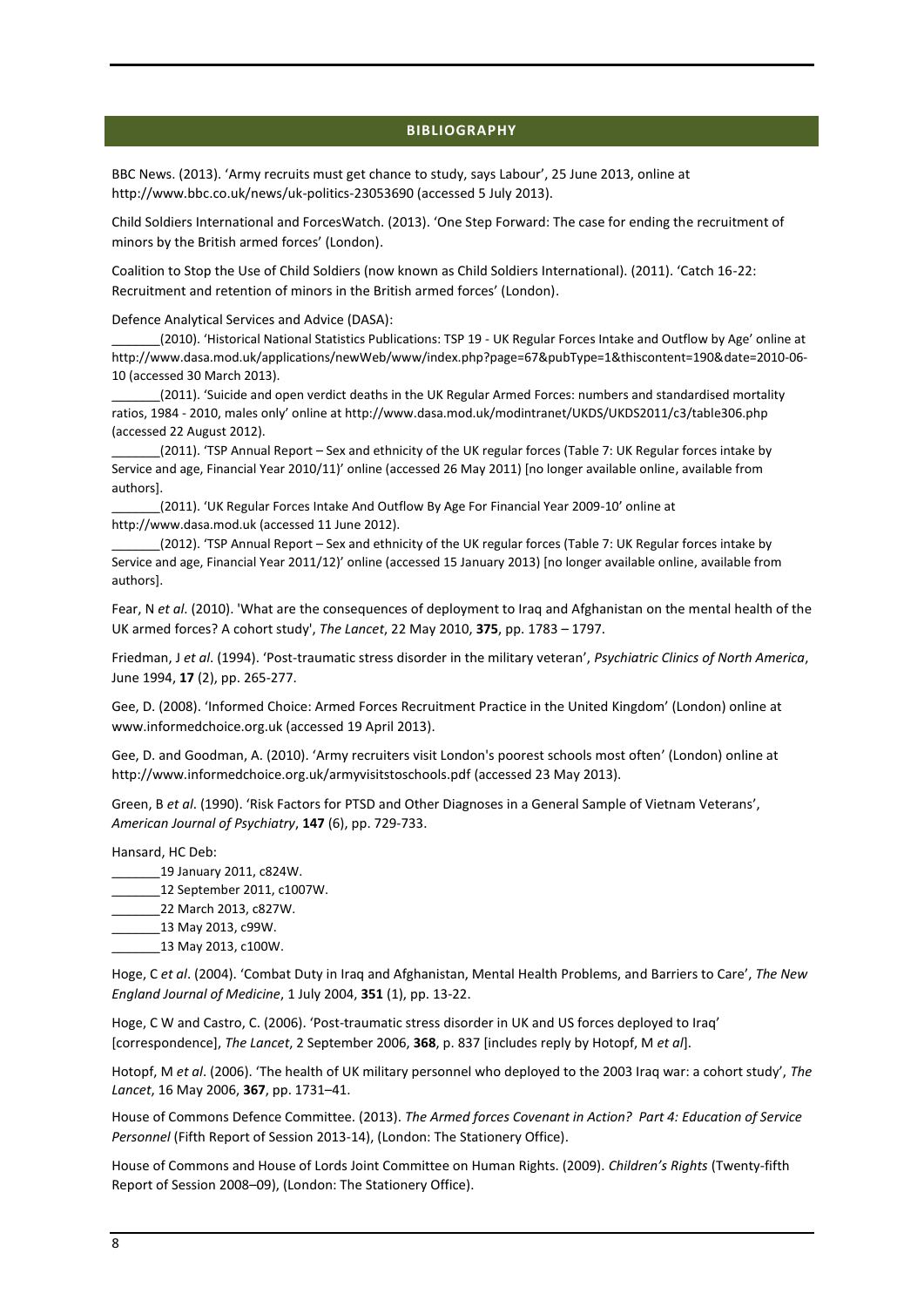Ikin, J F *et al.* (2004). 'War-related psychological stressors and risk of psychological disorders in Australian veterans of the 1991 Gulf War' *British Journal of Psychiatry*, **185**, pp. 116-126.

Ismail K, *et al*. (2000). 'Occupational risk factors for ill health in Gulf veterans of the United Kingdom'. *The Journal of Epidemiological and Community Health*, 2000, May, **54**, pp. 834-838.

Iversen, A *et al*. (2007). 'Influence of childhood adversity on health among male UK military personnel', *The British Journal of Psychiatry*, 31 August 2007, **191**, pp. 506-511.

Iversen, A *et al*. (2008). 'Risk factors for post-traumatic stress disorder among UK Armed Forces personnel', *Psychological Medicine*, **38**, pp. 511-522.

Iversen, A *et al*. (2009). 'The prevalence of common mental disorders and PTSD in the UK military: using data from a clinical interview-based study' *BMC Psychiatry,* **9** (68) online at http://www.biomedcentral.com/1471-244X/9/68 (accessed 18 April 2013).

Jones, E and Wessely, S. (2001). 'Psychiatric battle casualties: an intra- and interwar comparison', *British Journal of Psychiatry*, **178** (3), pp. 242-247.

Jones, M *et al*. (2006). 'The burden of psychological symptoms in UK Armed Forces', *Occupational Medicine* 2006, **56**(5), pp. 322-328.

Jones, M *et al*. (2012). 'What explains posttraumatic stress disorder (PTSD) in UK service personnel: deployment or something else?', *Psychological Medicine*, 13 November 2012.

Kok, B C *et al*. (2012). 'Posttraumatic Stress Disorder Associated With Combat Service in Iraq or Afghanistan: Reconciling Prevalence Differences Between Studies', *Journal of Nervous and Mental Disease*, May 2012, **200** (5), pp. 444-450.

MacManus, D. *et al*. (2012). 'Violent behaviour in UK military personnel returning home after deployment', *Psychological Medicine*, 25 November 2011, **42**, pp. 1663-1673.

Macmanus, D *et al*. (2013). 'Violent offending by UK military personnel deployed to Iraq and Afghanistan: a data linkage cohort study', *The Lancet*, 16 March 2013.

McManus, S *et al*. [eds.] (2009) 'Adult psychiatric morbidity in England, 2007: Results of a household survey' National Health Service, online at http://www.ic.nhs.uk/pubs/psychiatricmorbidity07 (accessed 13 May 2010).

Ministry of Defence:

\_\_\_\_\_\_\_\_\_\_\_(2013). 'British Fatalities: Operations in Afghanistan' online at https://www.gov.uk/government/fields-ofoperation/afghanistan (accessed 13 March 2013).

(2013). 'Op Herrick casualty and fatality tables' online at https://www.gov.uk/government/publications/opherrick-casualty-and-fatality-tables (accessed 13 March 2013).

O'Brien, L S and Hughes, S J. (1991). 'Symptoms of post-traumatic stress disorder in Falklands veterans five years after the conflict', *British Journal of Psychiatry*, **159**, pp. 135-141.

Rona, R *et al*. (2009). 'The Contribution of Prior Psychological Symptoms and Combat Exposure to Post Iraq Deployment Mental Health in the UK Military', *Journal of Traumatic Stress*, **22** (1), pp. 11-19.

Rutherford, S; Schneider, R; and Walmsley, A. (2006). *Quantitative & Qualitative Research into Sexual Harassment in the Armed Forces* [report], (London: Equal Opportunities Commission and the Ministry of Defence).

Sundin, J *et al*. (2010). 'Mental health among commando, airborne and other UK infantry personnel', *Occupational Medicine*, **60**, pp. 552-559

United Nations Committee on the Rights of the Child [UNCRC]. (2008). *Consideration of Reports Submitted by States*  Parties Under Article 8 of the Optional Protocol to the Convention on the Rights of the Child on the Involvement of *Children in Armed Conflict – Concluding Observations: United Kingdom of Great Britain and Northern Ireland (CRC/C/OPAC/GBR/CO/1)*. Geneva: UN, 17 October 2008.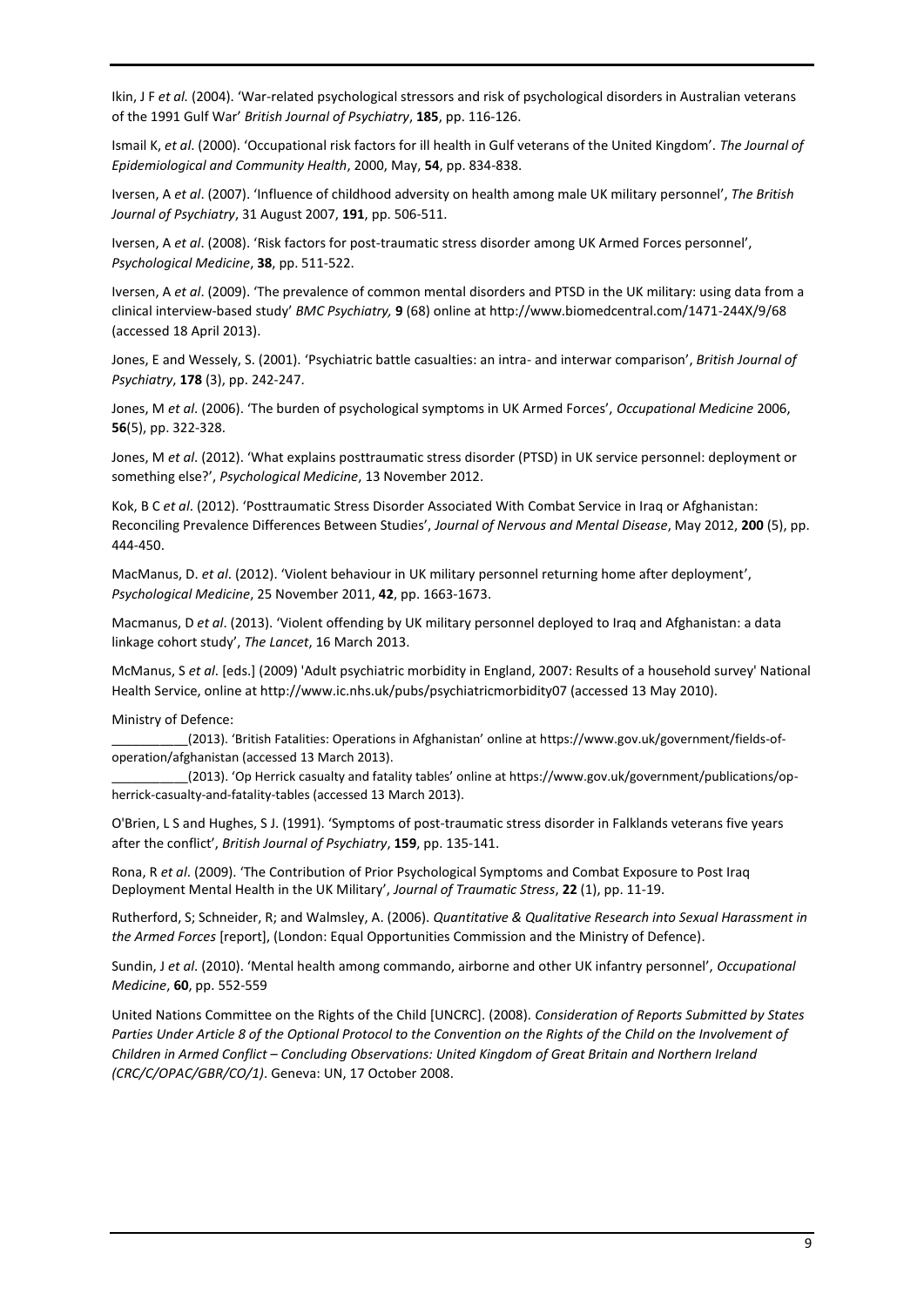#### **AUTHORS**

**David Gee** is founder of www.BeforeYouSignUp.info, an independent information service for potential armed forces recruits; co-founder of ForcesWatch; and author of *Informed Choice? Armed Forces Recruitment Practice in the United Kingdom* (2008), a report funded by the Joseph Rowntree Charitable Trust.

**Anna Goodman** is a public health research fellow based at the London School of Hygiene and Tropical Medicine, with a longstanding interest in the mental health and well-being of young people.

This work represents independent research conducted by David Gee and Anna Goodman on behalf of ForcesWatch and Child Soldiers International.

#### **SPONSORING ORGANISATIONS**

**Child Soldiers International** is an international human rights research and advocacy organisation. We seek to end the military recruitment and the use in hostilities, in any capacity, of any person under the age of 18 by state armed forces or non-state armed groups. We advocate for the release of unlawfully recruited children, promote their successful reintegration into civilian life, and call for accountability for those who unlawfully recruit or use them.

**ForcesWatch** is a British-based campaigning organisation. We seek to scrutinise the ethical basis of the recruitment of young people into the armed forces. We advocate changes to policy, raise public awareness of the issues and challenge the armed forces on their recruitment practices, especially those aimed at the youngest and most disadvantaged groups.

#### **THANKS**

David Gee and Anna Goodman would like to thank Owen Everett, Iain Lang, Lianne Minasian, Emma Sangster and Rachel Taylor for comments on an earlier draft of this paper.

## **CONTACT**

David Gee via office@forceswatch.net

This report may be copied and distributed freely after the embargo date.

Clarifications and corrections from interested parties are welcome.

#### **CITATION**

Please cite this paper as:

Gee, D. and Goodman, A. (2013). 'Young age at Army enlistment is associated with greater war zone risks' (London: ForcesWatch; Child Soldiers International) online at <http://www.forceswatch.net/content/youngest-soldiers-face-greatest-risks>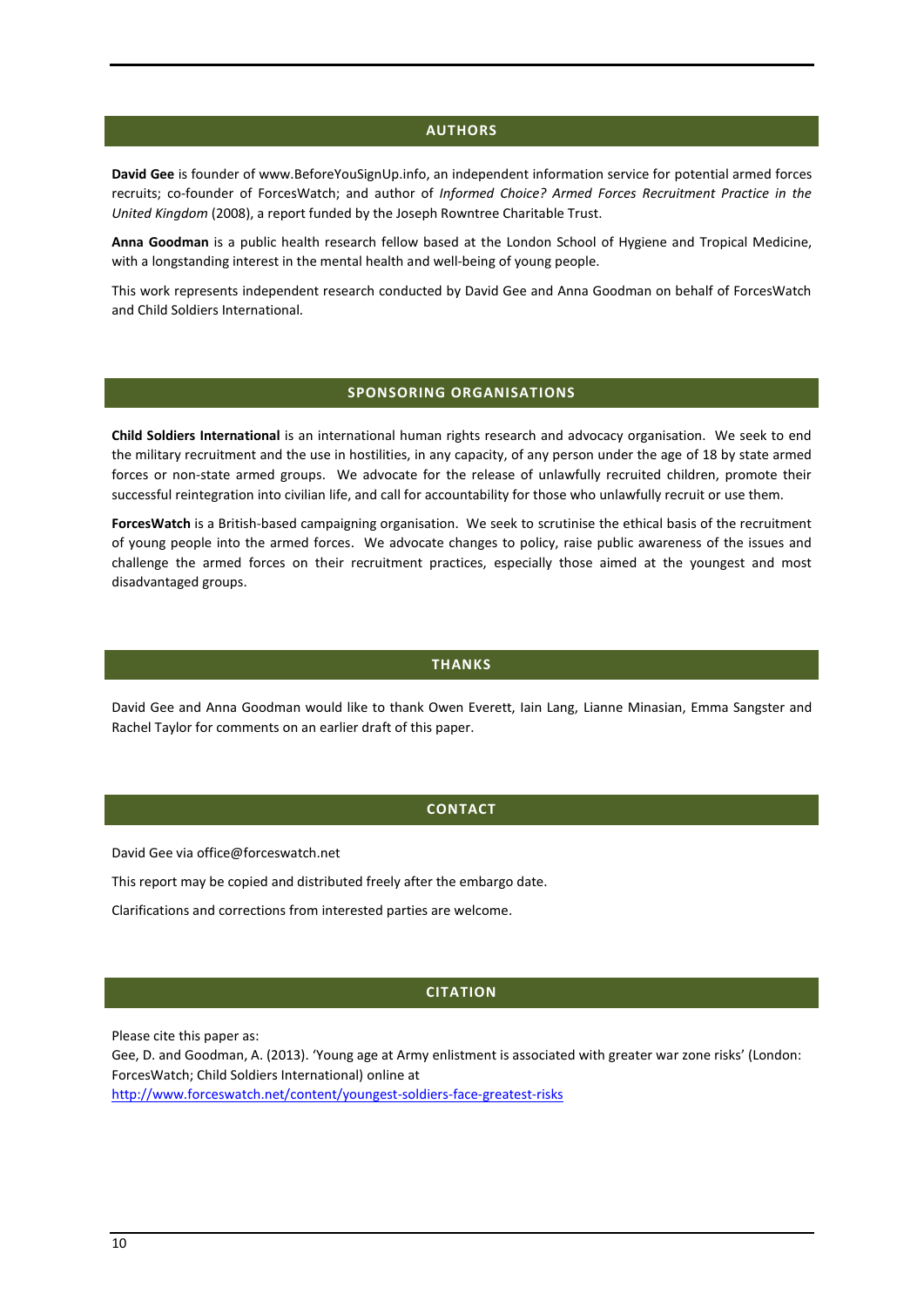## **REFERENCES**

 $<sup>1</sup>$  Hansard: HC Deb, 19 January 2011, c824W.</sup>

<sup>2</sup> See Appendix[: Table 4.](#page-6-0)

<sup>3</sup> Excludes officers, reservists, Gurkhas and Home Service battalions of the Royal Irish Regiment.

4 See Appendix[: Table 3.](#page-6-1)

<sup>5</sup> See Appendix[: Table 4.](#page-6-0)

 $<sup>6</sup>$  Hansard: HC Deb, 12 September 2011, c1007W (based on age</sup> at enlistment of those leaving the Army between 1 July 2009 and 31 July 2011).

7 Calculated from Ministry of Defence (2013) 'British Fatalities: Operations in Afghanistan' op. cit. and Ministry of Defence (2013): 'Op Herrick casualty and fatality tables' online at https://www.gov.uk/government/publications/op-herrickcasualty-and-fatality-tables (accessed 13 March 2013).

<sup>8</sup> Jones, E and Wessely, S. (2001). 'Psychiatric battle casualties: an intra- and interwar comparison'. *British Journal of Psychiatry*, **178** (3), pp. 242-247.

9 Hotopf, M *et al*. (2006). 'The health of UK military personnel who deployed to the 2003 Iraq war: a cohort study', *The Lancet*, 16 May 2006, **367** pp. 1731–41.

<sup>10</sup> Iversen, A *et al*. (2008). 'Risk factors for post-traumatic stress disorder among UK Armed Forces personnel', *Psychological Medicine*, **38**, pp. 511-522.

<sup>11</sup> Fear, N et al. (2010). 'What are the consequences of deployment to Iraq and Afghanistan on the mental health of the UK armed forces? A cohort study', *The Lancet*, **375**, pp. 1783-1797, 22 May 2010.

<sup>12</sup> Jones, M *et al*. (2012). 'What explains posttraumatic stress disorder (PTSD) in UK service personnel: deployment or something else?', *Psychological Medicine*, 13 November 2012.

<sup>13</sup> Sundin, J *et al*. (2010). 'Mental health among commando, airborne and other UK infantry personnel', *Occupational Medicine*, 60, pp. 552-559

<sup>14</sup> Kok, B C *et al.* (2012). 'Posttraumatic Stress Disorder Associated With Combat Service in Iraq or Afghanistan: Reconciling Prevalence Differences Between Studies', *Journal of Nervous and Mental Disease*, May 2012, **200** (5), pp. 444-450.

<sup>15</sup> Ismail K, *et al*. (2000). 'Occupational risk factors for ill health in Gulf veterans of the United Kingdom'. *The Journal of Epidemiological and Community Health*, 2000, May, **54**, pp. 834-838.

<sup>16</sup> Jones, M *et al*. (2006). 'The burden of psychological symptoms in UK Armed Forces', *Occupational Medicine* 2006, **56**(5), pp. 322-328.

<sup>17</sup> Iversen, A *et al*. (2007). 'Influence of childhood adversity on health among male UK military personnel', *The British Journal of Psychiatry*, 31 August 2007, **191**, pp. 506-511.

<sup>18</sup> Iversen, A *et al*. (2008). op. cit.

<sup>19</sup> Fear, N *et al*. (2010). op. cit.

<sup>20</sup> In 2008 the UN Committee on the Rights of the Child called upon the UK to review the policy of recruiting under-18s into the armed forces and expressed concern that "[the] active

recruitment policy may lead to the possibility of targeting those children who come from vulnerable groups". United Nations Committee on the Rights of the Child [UNCRC]. (2008). *Consideration of Reports Submitted by States Parties Under Article 8 of the Optional Protocol to the Convention on the Rights of the Child on the Involvement of Children in Armed Conflict – Concluding Observations: United Kingdom of Great Britain and Northern Ireland (CRC/C/OPAC/GBR/CO/1)*. Geneva: UN, 17 October 2008, p. 3.

<sup>21</sup> In 2009, the House of Commons and House of Lords Joint Committee on Human Rights endorsed the recommendations made by the UN Committee on the Rights of the Child in 2008 (see above). House of Commons and House of Lords Joint Committee on Human Rights. (2009). *Children's Rights* (Twentyfifth Report of Session 2008–09), pp. 47-48.

<sup>22</sup> In 2013, the House of Commons Defence Committee questioned '…why the Army is so dependent on recruiting personnel under the age of 18 years compared to the other two Services'. House of Commons Defence Committee. (2013). *The Armed forces Covenant in Action? Part 4: Education of Service Personnel (Fifth Report of Session 2013-14),* (London: The Stationery Office), p. 7.

<sup>23</sup> Child Soldiers International and ForcesWatch. (2013). 'One Step Forward: The case for ending the recruitment of minors by the British armed forces' (London).

 $24$  BBC News. (2013). 'Army recruits must get chance to study, says Labour', 25 June 2013, online at http://www.bbc.co.uk/news/uk-politics-23053690 (accessed 5

July 2013).

<sup>25</sup> Ismail K, *et al*. (2000). 'Occupational risk factors for ill health in Gulf veterans of the United Kingdom'. op. cit.

<sup>26</sup> Jones, M *et al*. (2006). op. cit.

<sup>27</sup> Iversen, A *et al*. (2007). op. cit.

 $28$  Iversen, A et al. (2008). op. cit.

<sup>29</sup> Rona, R *et al*. (2009). 'The Contribution of Prior Psychological Symptoms and Combat Exposure to Post Iraq Deployment Mental Health in the UK Military', *Journal of Traumatic Stress*, **22** (1), pp. 11-19.

<sup>30</sup> Fear, N *et al*. (2010). op. cit.

<sup>31</sup> Defence Analytical Services and Advice (DASA). (2011). 'Suicide and open verdict deaths in the UK Regular Armed Forces: numbers and standardised mortality ratios, 1984 - 2010, males only' online at

http://www.dasa.mod.uk/modintranet/UKDS/UKDS2011/c3/ta ble306.php (accessed 22 August 2012).

 $32$  Rutherford, S; Schneider, R; and Walmsley, A. (2006). *Quantitative & Qualitative Research into Sexual Harassment in the Armed Forces* [report], (Equal Opportunities Commission and the Ministry of Defence, 22 March 2006), p. 22.

 $33$  There is some evidence to indicate that bullying in armed forces training establishments is higher than among the trained strength. See Coalition to Stop the Use of Child Soldiers (now known as Child Soldiers International) (2011): 'Catch 16-22: Recruitment and retention of minors in the British armed forces' (London), pp. 9-10.

<sup>34</sup> MacManus, D. *et al.* (2012). 'Violent behaviour in UK military personnel returning home after deployment', *Psychological Medicine*, 25 November 2011, **42**, pp. 1663-1673.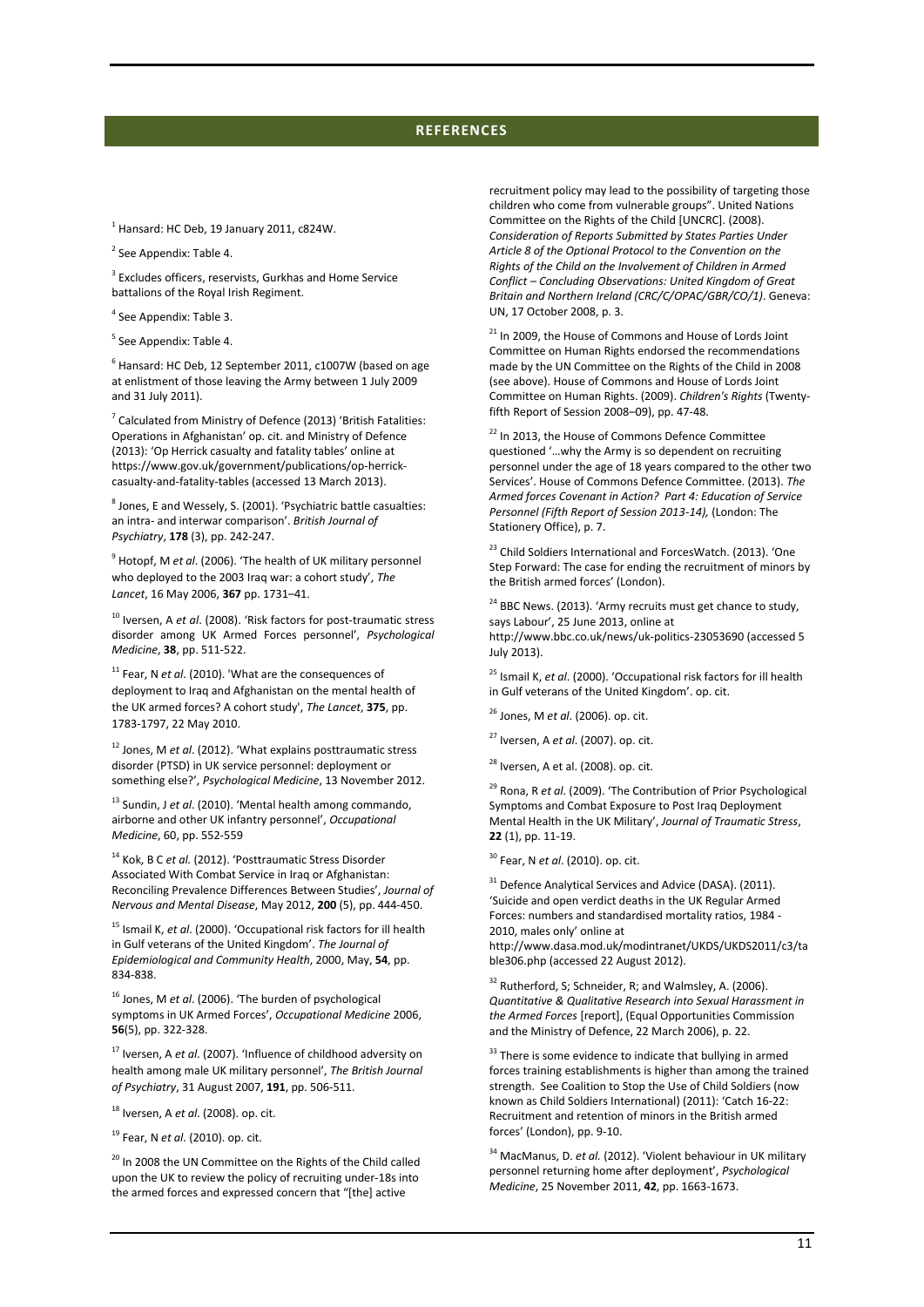<sup>35</sup> Macmanus, D *et al*. (2013). 'Violent offending by UK military personnel deployed to Iraq and Afghanistan: a data linkage cohort study', *The Lancet*, 16 March 2013.

<sup>36</sup> Defence Analytical Services and Advice (2011). 'UK Regular Forces Intake And Outflow By Age For Financial Year 2009-10' online at http://www.dasa.mod.uk (accessed 11 June 2012).

 $37$  Hansard: HC Deb, 19 January 2011, c824W.

<sup>38</sup> Data from 2009-10: 33.7% of minors in the Army were in the Infantry; calculated from Hansard: HC Deb, 19 January 2011, c824W. Note that the proportion of Army entrants who are minors joining the Infantry is higher than this, at 35.8% in the same year; calculated from Hansard: HC Deb, 13 May 2013, c99W.

<sup>39</sup> See Appendix[: Table 4](#page-6-0)

<sup>40</sup> Ministry of Defence. (2013) 'British Fatalities: Operations in Afghanistan' op. cit.

<sup>41</sup> Calculated from Hansard: HC Deb, 13 May 2013, c99W; DASA. (2010). 'TSP 19 – Intake to and Outflow from UK Regular Forces' online at

http://www.dasa.mod.uk/applications/newWeb/www/index.p hp?page=48&thiscontent=190&pubType=1&date=2010-06- 10&PublishTime=09:30:00 (accessed 22 May 2013); DASA. (2011). 'TSP Annual Report – Sex and ethnicity of the UK regular forces (Table 7: UK Regular forces intake by Service and age, Financial Year 2010/11)' online (accessed 26 May 2011) [no longer available online]; DASA. (2012). 'TSP Annual Report – Sex and ethnicity of the UK regular forces (Table 7: UK Regular forces intake by Service and age, Financial Year 2011/12)' online (accessed 15 January 2013) [no longer available online].

<sup>42</sup> Hansard: HC Deb, 13 May 2013, c100W.

43 See Appendix[: Table 3.](#page-6-1)

<sup>44</sup> Based on data from the Infantry, calculated based on age at enlistment of those leaving between 1 July 2009 and 31 July 2011. Hansard: HC Deb, 12 September 2011, c1007W.

<sup>45</sup> The data for Regular enlisted personnel excludes officers, reservists, Gurkhas and Home Service battalions of the Royal Irish Regiment. DASA. (2010). 'Historical National Statistics Publications: TSP 19 - UK Regular Forces Intake and Outflow by Age' online at

http://www.dasa.mod.uk/applications/newWeb/www/index.p hp?page=67&pubType=1&thiscontent=190&date=2010-06-10 (accessed 30 March 2013).

<sup>46</sup> See Appendix[: Table 3.](#page-6-1)

<sup>47</sup> Ministry of Defence. (2013). 'British Fatalities: Operations in Afghanistan' op. cit.

48 Excluding officers, reservists, Gurkhas and Home Service battalions of the Royal Irish Regiment.

 $49$  Where we were able to discover only the calendar year of enlistment, we converted this to a financial year proportionally (i.e. in one quarter of randomly selected cases, the financial year was deemed to begin in the preceding calendar year).

 $50$  Excludes officers, reservists, Gurkhas and Home Service battalions of the Royal Irish Regiment.

<sup>51</sup> See Appendix[: Table 3.](#page-6-1)

<sup>52</sup> Excludes officers, reservists, Gurkhas and Home Service battalions of the Royal Irish Regiment.

 $53$  Ibid.

<sup>54</sup> Ibid. Training drop-out rates based on known rates between 2007-08 and 2011-12 inclusive; Hansard: HC Deb, 13 May 2013, c99W.

<sup>55</sup> Hansard: HC Deb, 19 January 2011, c824W.

<sup>56</sup> See Appendix[: Table 4.](#page-6-0)

<sup>57</sup> Based on data from the Infantry, calculated based on age at enlistment of those leaving between 1 July 2009 and 31 July 2011. Hansard: HC Deb, 12 September 2011, c1007W.

<sup>58</sup> Hansard: HC Deb, 13 May 2013, c99W.

<sup>59</sup> Calculated from Ministry of Defence. (2013). 'British Fatalities: Operations in Afghanistan' op. cit.

 $^{60}$  Between 2007 and 2012 the number of British armed forces fatalities in Afghanistan per year varied from 41 to 109 but the ratio of non-fatal injuries to fatalities remained relatively constant (range from 4.5:1 to 6.1:1). Calculated from Ministry of Defence. (2013). 'British Fatalities: Operations in Afghanistan' op. cit. and Ministry of Defence. (2013). 'Op Herrick casualty and fatality tables' op. cit.

 $61$  Jones, E and Wessely, S. (2001). op. cit.

<sup>62</sup> Hotopf, M *et al*. (2006). op. cit.

<sup>63</sup> Fear, N *et al*. (2010). op. cit.

<sup>64</sup> Jones, M *et al*. (2012). op. cit.

<sup>65</sup> Sundin, J *et al*. (2010). op. cit.

<sup>66</sup> Iversen, A *et al*. (2008). op. cit.

<sup>68</sup> Rona, R *et al*. (2009). op. cit.

<sup>69</sup> Green, B *et al*. (1990). 'Risk Factors for PTSD and Other Diagnoses in a General Sample of Vietnam Veterans', *American Journal of Psychiatry*, **147** (6), pp. 729-733.

 $70$  O'Brien, L S and Hughes, S J. (1991). 'Symptoms of posttraumatic stress disorder in Falklands veterans five years after the conflict', *British Journal of Psychiatry*, **159**, pp. 135-141.

 $71$  Orner, R J; Lynch, T; and Seed, P. (1993). 'Long-term traumatic stress reactions in British Falklands War veterans', *British Journal of Clinical Psychology*, **32**(4), pp. 457-459.

<sup>72</sup> Friedman, J *et al*. (1994). 'Post-traumatic stress disorder in the military veteran', *Psychiatric Clinics of North America*, June 1994, **17** (2), pp. 265-277.

<sup>73</sup> Hoge, C *et al*. (2004). 'Combat Duty in Iraq and Afghanistan, Mental Health Problems, and Barriers to Care', *The New England Journal of Medicine*, 1 July 2004, **351** (1), pp. 13-22.

<sup>74</sup> Ikin, J F *et al.* (2004). 'War-related psychological stressors and risk of psychological disorders in Australian veterans of the 1991 Gulf War' *British Journal of Psychiatry*, **185**, pp. 116-126.

- <sup>75</sup> Rona, R *et al*. (2009). op. cit.
- <sup>76</sup> Ismail K, *et al*. (2000). op. cit.
- <sup>77</sup> Jones, M *et al*. (2006). op. cit.
- <sup>78</sup> Iversen, A *et al*. (2007). op. cit.
- <sup>79</sup> Iversen, A *et al*. (2008). op. cit.
- <sup>80</sup> Fear, N *et al*. (2010). op. cit.
- <sup>81</sup> Green, B *et al*. (1990). op. cit.
- <sup>82</sup> Friedman, J *et al*. (1994). op. cit.

83 For sources, see 'Discussion' section.

 $67$  Ibid.